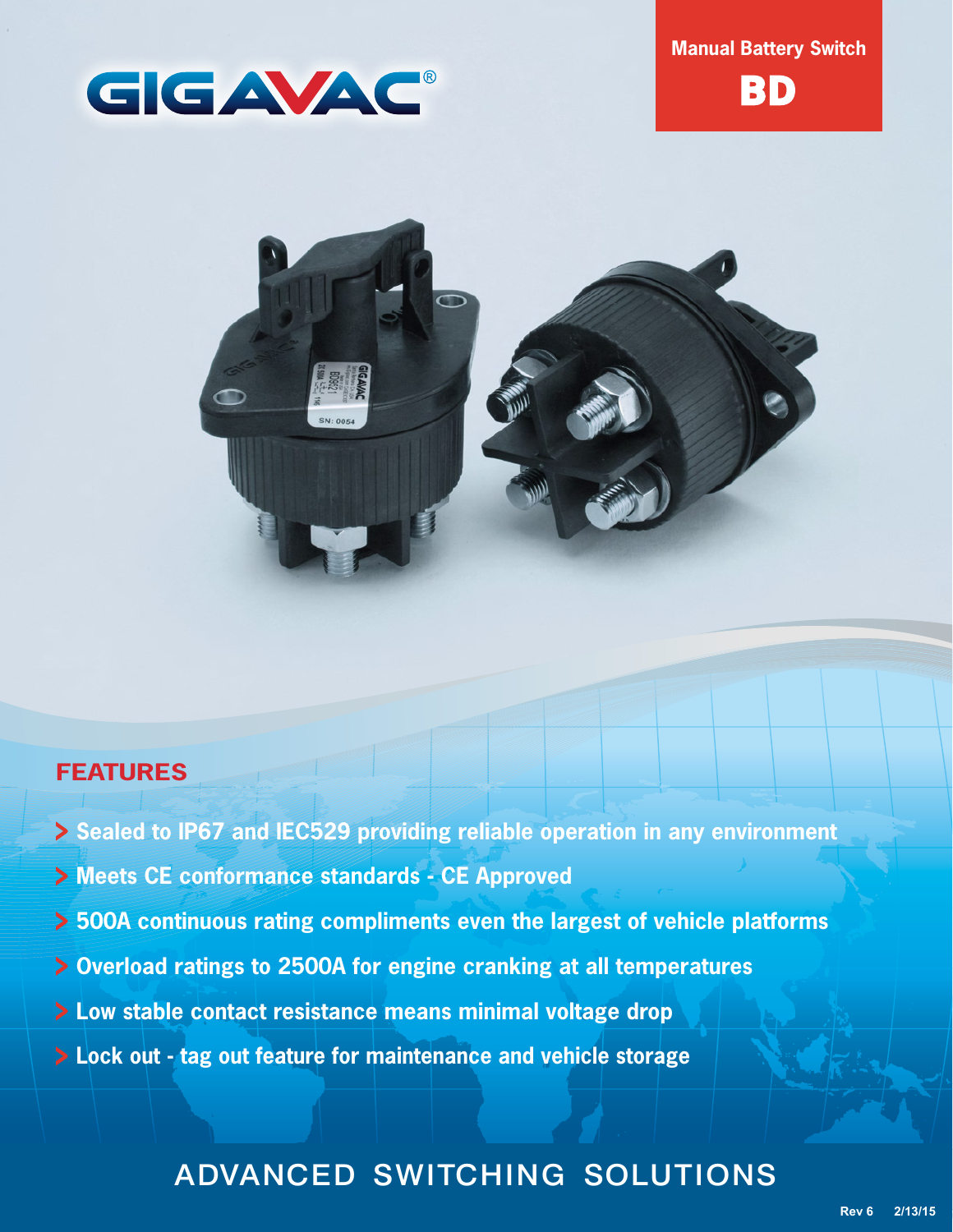

### **BD** MANUAL BATTERY SWITCH **BD**<br> **BD Double pole single throw sealed switch**

### **TECHNICAL DATA**

| <b>Case/Cover Material</b>            | Zytel                             |  |
|---------------------------------------|-----------------------------------|--|
| <b>Base Plate</b>                     | Zytel                             |  |
| <b>Switch Lever Material</b>          | Zytel                             |  |
| <b>Min. Insulation Resistance</b>     | 100 MOhm                          |  |
| Dielectric Withstanding Voltage       | 1050V-1 min                       |  |
| <b>Max. Contact Voltage Drop</b>      | 150 <sub>mv</sub>                 |  |
| <b>Voltage</b>                        | up to 32VDC                       |  |
| <b>Continuous Rating</b>              | 2x500A                            |  |
| <b>Overload</b>                       | 2x2000A-1.5 min<br>2x2500A-10 sec |  |
| <b>Sealing</b>                        | IP67/IEC 529                      |  |
| Vibration                             | 10G 18-500Hz                      |  |
| Weight                                | 700g/1.55lb                       |  |
| <b>Temperature Range</b>              | $-40C$ to $+85C$                  |  |
| <b>Wire Section (at nominal load)</b> | min .250mm2                       |  |
| Lever                                 | non-removeable                    |  |
| <b>Max. Torque (Main Contacts)</b>    | 15-20Nm                           |  |



**Current Carry vs Time with 85°C terminal temperature rise**















GIGAVAC® - 6382 Rose Lane - Carpinteria, CA 93013 - ph +1-805-684-8401 - fax +1-805-684-8402 [info@gigavac.com](mailto:info%40gigavac.com?subject=) - [www.gigavac.com](http://www.gigavac.com) - ©Copyright 2003-2014 GIGAVAC, LLC.